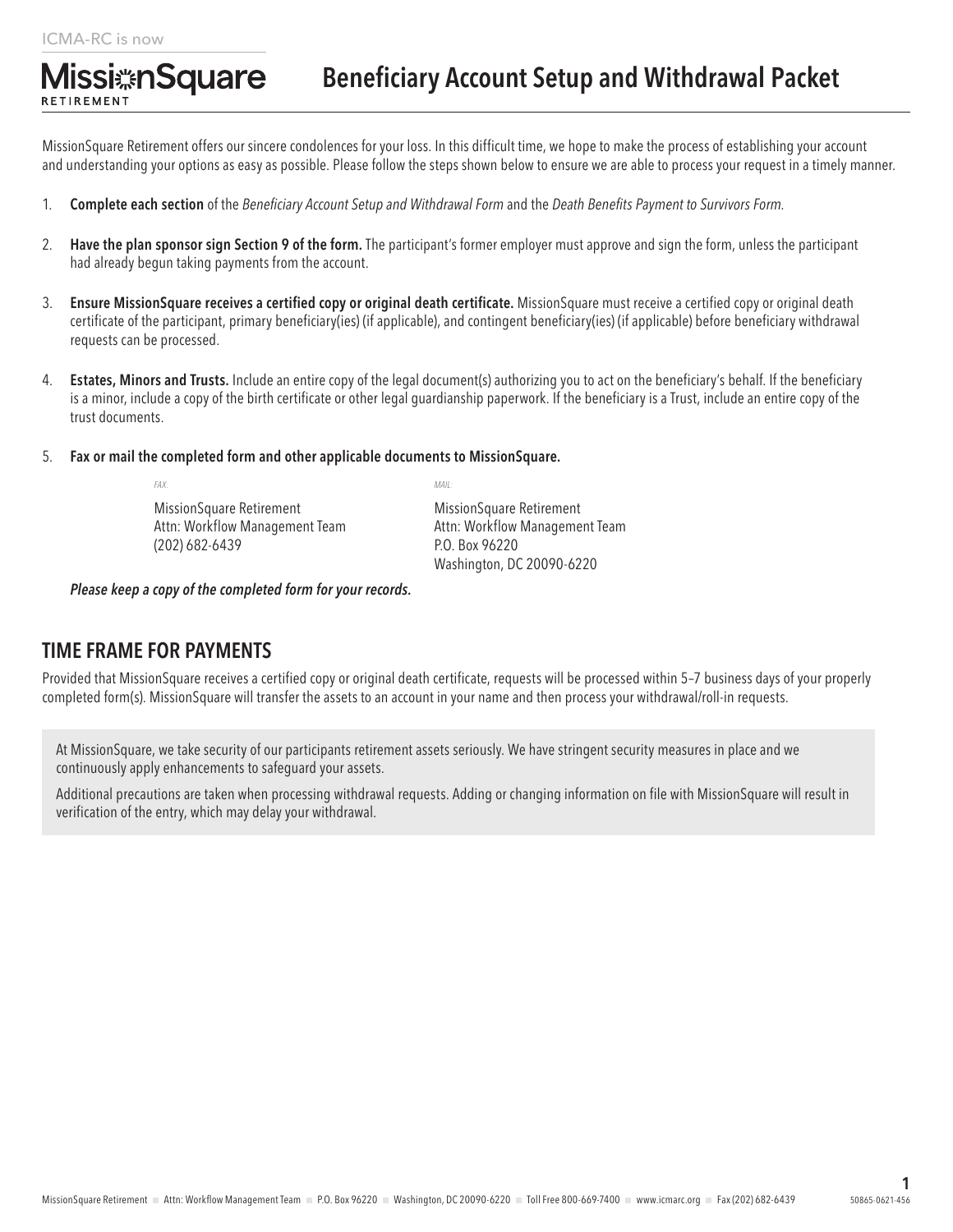#### ICMA-RC is now

RETIREMENT

**Missi**#nSquare

## Beneficiary Account Setup and Withdrawal Form | PAGE 1 OF 3

- Use this form to establish a beneficiary account and elect how you wish to receive benefit payments.
- MissionSquare must receive a certified copy or original death certificate before beneficiary withdrawal requests can be processed.
- Copy of a valid state-issued government ID required.
- Please review the instructions in the back of this packet for important additional information.

#### 1 **PARTICIPANT INFORMATION** *(COMPLETE ALL FIELDS IN THIS SECTION)*

| Check one box only:<br>$\mathcal{L}$                                                                                                             | 401(a)<br>401(k)<br>$\vert \ \ \vert$ | 403(b) | 457(b)                 |        |                           |
|--------------------------------------------------------------------------------------------------------------------------------------------------|---------------------------------------|--------|------------------------|--------|---------------------------|
| <b>EMPLOYER PLAN NUMBER:</b>                                                                                                                     | <b>EMPLOYER PLAN NAME:</b>            |        |                        |        |                           |
| SOCIAL SECURITY NUMBER:                                                                                                                          | <b>DATE OF BIRTH: MM/DD/YYYY</b>      |        | <b>MARITAL STATUS:</b> |        | DATE OF DEATH: MM/DD/YYYY |
|                                                                                                                                                  |                                       |        | MARRIED                | SINGLE |                           |
| <b>FULL NAME OF PARTICIPANT:</b> LAST, FIRST, MI                                                                                                 |                                       |        |                        |        |                           |
|                                                                                                                                                  |                                       |        |                        |        |                           |
| MissionSquare Retirement must receive a certified copy or original death certificate before processing your request.<br><b>DEATH CERTIFICATE</b> |                                       |        |                        |        |                           |

#### 2 **BENEFICIARY INFORMATION** *(COMPLETE ALL FIELDS IN THIS SECTION)*

| <b>FULL NAME OF BENEFICIARY/ESTATE REPRESENTATIVE/TRUSTEE: LAST, FIRST, MI</b> |                           |             |                                                                           |                                  |            |
|--------------------------------------------------------------------------------|---------------------------|-------------|---------------------------------------------------------------------------|----------------------------------|------------|
| <b>SOCIAL SECURITY NUMBER:</b>                                                 | DATE OF BIRTH: MM/DD/YYYY |             | <b>PREFERRED PHONE NUMBER:</b>                                            | RELATIONSHIP TO THE PARTICIPANT: |            |
|                                                                                |                           |             |                                                                           | Spouse                           | NON-SPOUSE |
| <b>TAX IDENTIFICATION NUMBER/EIN: ESTATES AND TRUSTS ONLY</b>                  |                           |             | DATE OF BIRTH OF OLDEST BENEFICIARY: ESTATES AND TRUSTS ONLY (MM/DD/YYYY) |                                  |            |
|                                                                                |                           |             |                                                                           |                                  |            |
| BENEFICIARY MAILING ADDRESS:                                                   |                           |             |                                                                           |                                  |            |
| <b>STREET</b>                                                                  |                           | <b>CITY</b> |                                                                           | STATE                            | 71P        |

#### 3 **PAYMENT OPTIONS**

| Distributions from your account will be withdrawn pro-rata from all funds. |                                                                                                               |  |  |  |
|----------------------------------------------------------------------------|---------------------------------------------------------------------------------------------------------------|--|--|--|
| <b>Option A</b>                                                            | 100% lump sum payment of entire account balance (COMPLETE SECTIONS 4, AND 7-9)                                |  |  |  |
| <b>Option B</b>                                                            | One-time payment of \$<br>(COMPLETE SECTIONS 4, AND 7-9)                                                      |  |  |  |
| <b>Option C</b>                                                            | Establish periodic payment schedule similar to the Participant's schedule (COMPLETE SECTIONS 7-9)             |  |  |  |
| <b>Option D</b>                                                            | Installment payments, including required minimum distribution ("RMD") payments (COMPLETE SECTIONS 5, AND 7-9) |  |  |  |
| <b>Option E</b>                                                            | Roll-in from MissionSquare (COMPLETE SECTIONS 6, AND 8-9)                                                     |  |  |  |
| <b>Option F</b>                                                            | Defer any payments at this time (COMPLETE SECTIONS 8-9)                                                       |  |  |  |
|                                                                            |                                                                                                               |  |  |  |

#### 4 **PAYMENT DATE**

| Complete this section only if you selected <b>Option A</b> in Section 3 above. |                                               |    |                             |
|--------------------------------------------------------------------------------|-----------------------------------------------|----|-----------------------------|
| Specify a beginning payment date:                                              | $\Box$ As soon as possible ( <i>default</i> ) | 0R | Date: <sub>MM/DD/YYYY</sub> |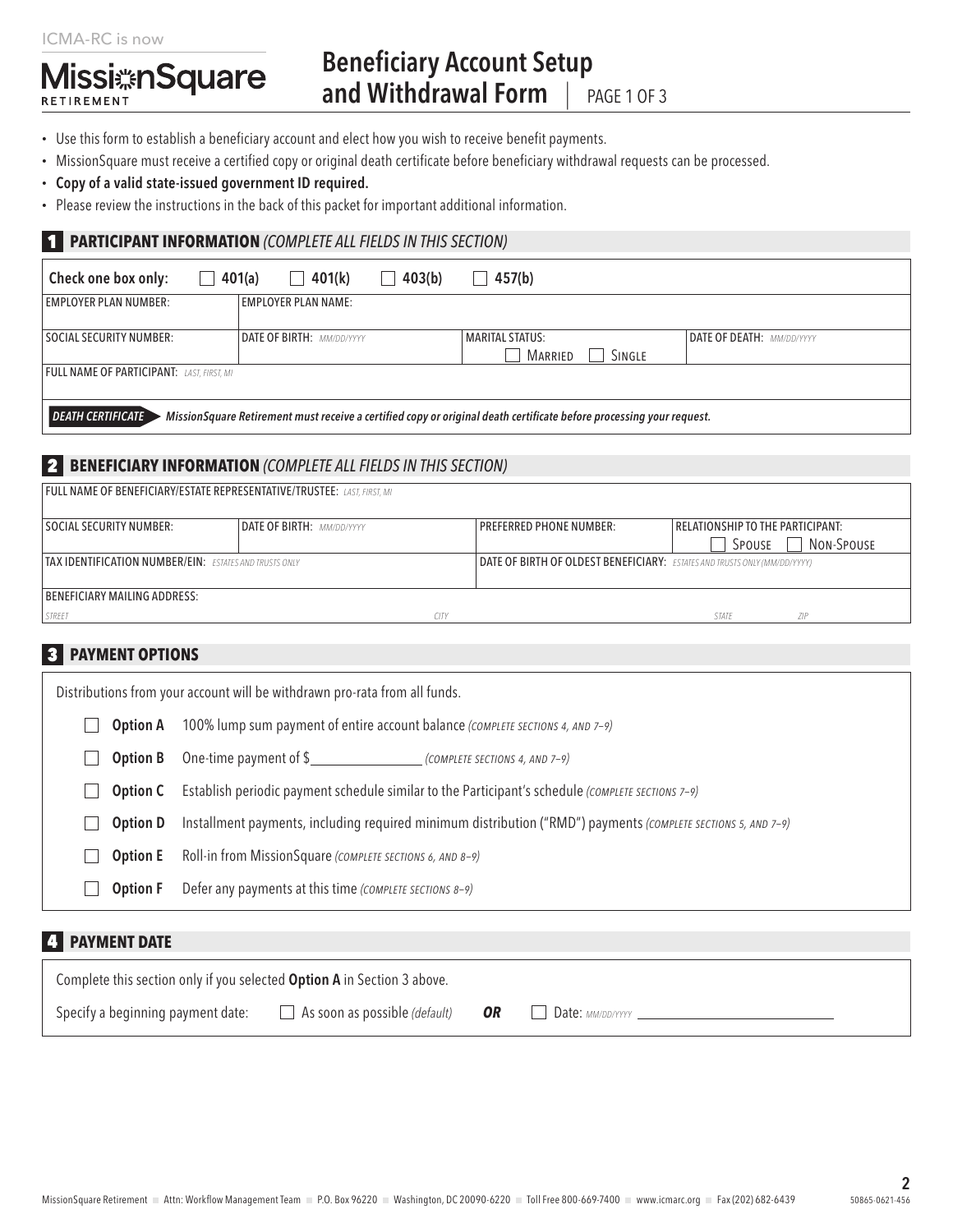**Missi**#nSquare RETIREMENT

| <b>FULL NAME OF PARTICIPANT:</b> LAST. FIRST. MI                        | <b>SOCIAL SECURITY NUMBER:</b>        |
|-------------------------------------------------------------------------|---------------------------------------|
| FULL NAME OF BENEFICIARY/ESTATE REPRESENTATIVE/TRUSTEE: LAST. FIRST. MI | SOCIAL SECURITY NUMBER OR TAX ID/EIN: |

#### 5 **INSTALLMENT PAYMENTS**

| Complete this section only if you selected Option D in Section 3.                                                                                                                                                                                                                                              |  |  |  |  |
|----------------------------------------------------------------------------------------------------------------------------------------------------------------------------------------------------------------------------------------------------------------------------------------------------------------|--|--|--|--|
| Select one installment payment option only:                                                                                                                                                                                                                                                                    |  |  |  |  |
|                                                                                                                                                                                                                                                                                                                |  |  |  |  |
| Payments that will exhaust the account over exactly _______ years (Note: The amount of each installment payment under this option will vary based on<br>changes in your account balance, since each payment is calculated separately using the<br>value of your account and the number of remaining payments.) |  |  |  |  |
| Required minimum distribution (RMD) payments only. Calculated each year to comply with RMD rules.                                                                                                                                                                                                              |  |  |  |  |
| Specify a beginning payment date:<br>$\Box$ As soon as possible (default)<br><b>OR</b>                                                                                                                                                                                                                         |  |  |  |  |
| $\Box$ Monthly<br>Semi-Annual<br>Select a payment frequency:<br>Quarterly<br>$\Box$<br>$\Box$ Annual                                                                                                                                                                                                           |  |  |  |  |
|                                                                                                                                                                                                                                                                                                                |  |  |  |  |
| <b>RECIPIENT ACCOUNT INFORMATION</b>                                                                                                                                                                                                                                                                           |  |  |  |  |
| <b>CHECK ONE BOX ONLY</b> and provide the information for the plan that will receive the transfer/roll-in.                                                                                                                                                                                                     |  |  |  |  |
| 457(b) (surviving spouse only)<br>$\Box$ 401(a) (surviving spouse only) $\Box$ 401(k) (surviving spouse only)<br>$\Box$ 403(b) (surviving spouse only)                                                                                                                                                         |  |  |  |  |
| <b>Traditional IRA</b><br>Vantagepoint IRA with MissionSquare (please contact MissionSquare and request the Transfer to Vantagepoint IRA Form)                                                                                                                                                                 |  |  |  |  |
| Name of Administrator/Trustee/Custodian of Recipient Plan or IRA: University of Content of Administrator/Trustee/Custodian of Recipient Plan or IRA: University of Content of Administrator/Trustee/Custodian of Recipient Pla                                                                                 |  |  |  |  |
|                                                                                                                                                                                                                                                                                                                |  |  |  |  |
| Phone Number of Administrator/Trustee/Custodian: _______________________________                                                                                                                                                                                                                               |  |  |  |  |
| Mailing Address of Trustee/Custodian: STREET CONSIDERING CONSIDERING CONSIDERING CONSIDERING CONSIDERING CONSIDERING                                                                                                                                                                                           |  |  |  |  |
| <b>STATE</b><br>ZIP                                                                                                                                                                                                                                                                                            |  |  |  |  |
|                                                                                                                                                                                                                                                                                                                |  |  |  |  |

#### **7 TAX WITHHOLDING ELECTION**

Specify the percentage of each payment you want withheld for federal and state income taxes. MissionSquare automatically withholds taxes as required by federal and/or state rules and may need to withhold more than the amount you request. When you file your tax return(s), you may owe more or get a refund back, based on your specific tax situation, and you are responsible for the payment of applicable federal and state income taxes. Review the *Special Tax Notice Regarding Plan Payments* for information on tax withholding requirements and eligible roll-in distributions.

Federal Income Taxes *(Check one box only)*

- 1. Payments projected to last less than 10 years The IRS requires a minimum of 20% be withheld.
	- Withhold only 20% for federal income tax. *(Default)*

| □ In addition to the mandatory 20%, please withhold | _% for federal income tax. (For example: If you want a total of 33% withheld for federal |
|-----------------------------------------------------|------------------------------------------------------------------------------------------|
|                                                     | income tax, enter 13%)                                                                   |

| 2. Payments over a period of 10 years or more (and RMD payments) – These payments are not subject to mandatory federal tax withholding. |
|-----------------------------------------------------------------------------------------------------------------------------------------|
| You may request to have no federal tax withheld by entering "0."                                                                        |

Withhold \_\_\_\_\_\_% for federal income tax. *(Default uses a status of married with three allowances)*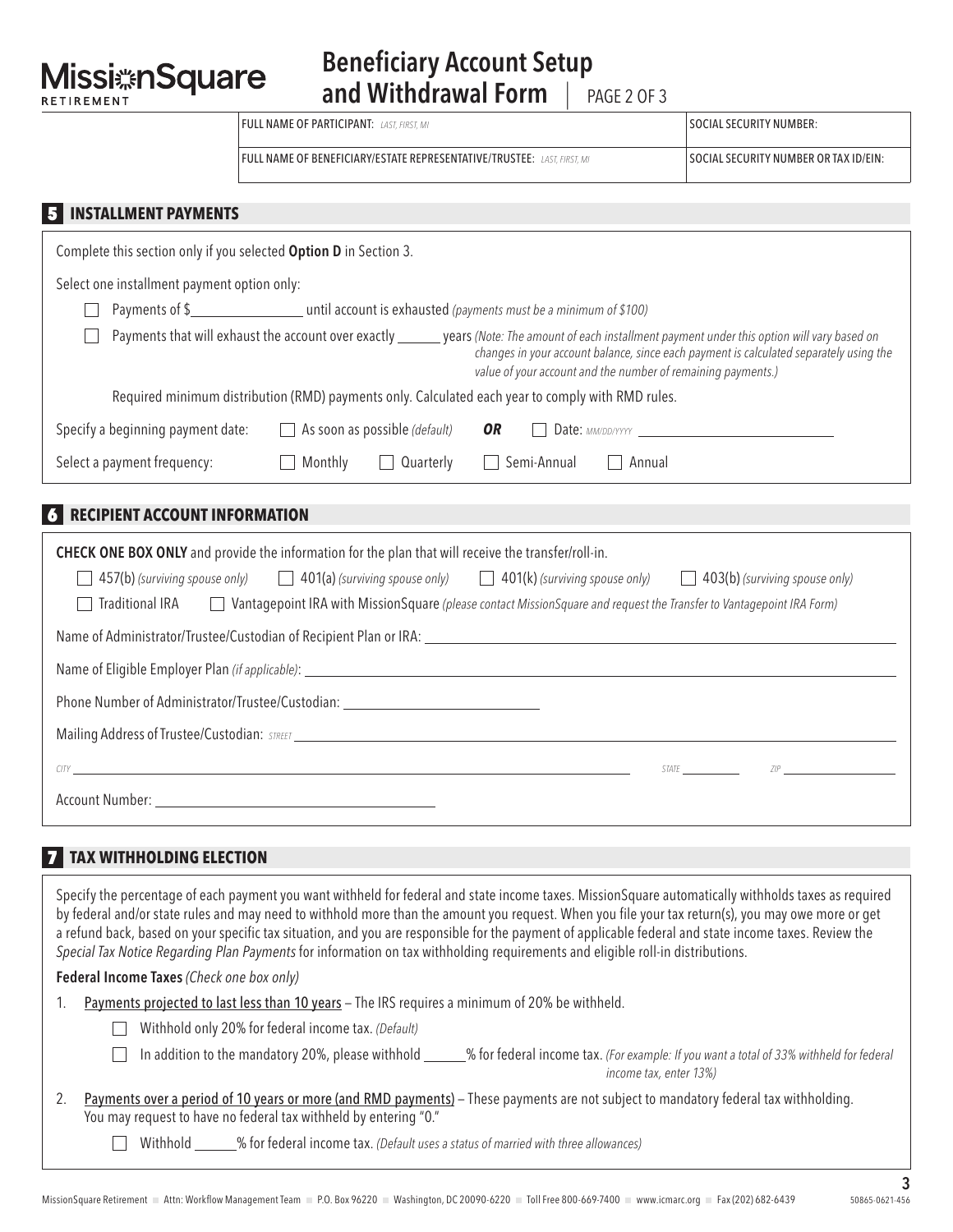**Missi nSquare** RETIREMENT

## Beneficiary Account Setup and Withdrawal Form | PAGE 3 OF 3

| <b>FULL NAME OF PARTICIPANT:</b> LAST, FIRST, MI                        | SOCIAL SECURITY NUMBER:               |
|-------------------------------------------------------------------------|---------------------------------------|
| FULL NAME OF BENEFICIARY/ESTATE REPRESENTATIVE/TRUSTEE: LAST. FIRST. MI | SOCIAL SECURITY NUMBER OR TAX ID/EIN: |

#### 7 **TAX WITHHOLDING ELECTION** *(CONTINUED)*

State Income Taxes: Withhold % for state income tax. *(MissionSquare may need to withhold more than the percentage you request, if your state requires a minimum percentage to be withheld. You should seek state tax advice from the appropriate state department of revenue if you have questions regarding state tax withholding requirements.)*

State in which you will file income taxes (if different from the address shown in Section 1 of this form):

**U.S. Citizen:**  $\Box$  Yes  $\Box$  No

IRS Form 1099-R: Taxable amounts will be reported on a Form 1099-R, which will be sent to you in January following the year of a distribution.

Withdrawal Penalties: 457(b) plan contributions and associated earnings that remain in the plan until paid are not subject to an early withdrawal penalty tax. However, assets rolled in to a 457(b) plan and assets distributed from a 401(a) or 403(b) plan may be subject to a 10% early withdrawal penalty tax if withdrawn prior to age 59½, unless an exception to the penalty applies. Exceptions to the penalty are listed in the *Special Tax Notice Regarding Plan Payments.* MissionSquare does not withhold any portion of your payment to cover potential tax penalties. The calculation and payment of any such penalty is your responsibility and will be carried out when you file your tax return. Additional information on early withdrawal penalties is available in IRS Publication 575, which is available on the IRS website at www.irs.gov or by calling 800-829-3676.

#### 8 **BENEFICIARY/ESTATE REPRESENTATIVE/TRUSTEE SIGNATURE**

Spouse Beneficiaries: I have received and read the *Special Tax Notice Regarding Plan Payments,* and I hereby waive the applicable waiting period noted therein and required under Section 402(f) of the Internal Revenue Code. I hereby direct MissionSquare to process the payment option select on this form.

All Beneficiaries: I acknowledge that I have received and read the general description of distribution rights in the Additional Information section of this form. As required by law and under penalty of perjury, I certify that the Social Security Number (Taxpayer Identification Number) I provided for myself is correct.

EstateS/Trusts: Please see page 7 of the *Beneficiary Account Setup and Withdrawal Form.*

Beneficiary Signature: **Date:** *MM/DD/YYYY* **Date:** *MM/DD/YYYY***<sub>2</sub> Date:** *MM/DD/YYYY***<sub>2</sub> Date:** *MM/DD/YYYY***<sub>2</sub> Date:** *MM/DD/YYYY***<sub>2</sub> Date:** *MM/DD/YYYY***<sub>2</sub> Date:** *MM/DD/YYYY***<sub>2</sub> Date:** *MM/DD/YYYY***<sub>2</sub> Date:** *MM/DD/YYYY***<sub>2</sub> D** 

Estate Representative Signature: Date: *MM/DD/YYYY*

Trustee Signature: <u>Communication and Communication and Communication</u> and Communication and Date: *MM/DD/YYYY* 

#### 9 **PLAN SPONSOR/EMPLOYER AUTHORIZATION**

The participant's former employer must approve and sign this form unless the participant had already begun taking payments from the account. Failure to obtain the required employer signature could delay the processing of your request.

Employer Signature: <u>Date: *MM/DD/YYYY*</u> 2014-01-2014 2014-01-2014 2014-01-2014 2014-01-2014 2014-01-2014 2014-01-2014 2014-01-2014 2014-01-2014 2014-01-2014 2014-01-2014 2014-01-2014 2014-01-2014 2014-01-2014 2014-01-2014

Name (Please Print): Title: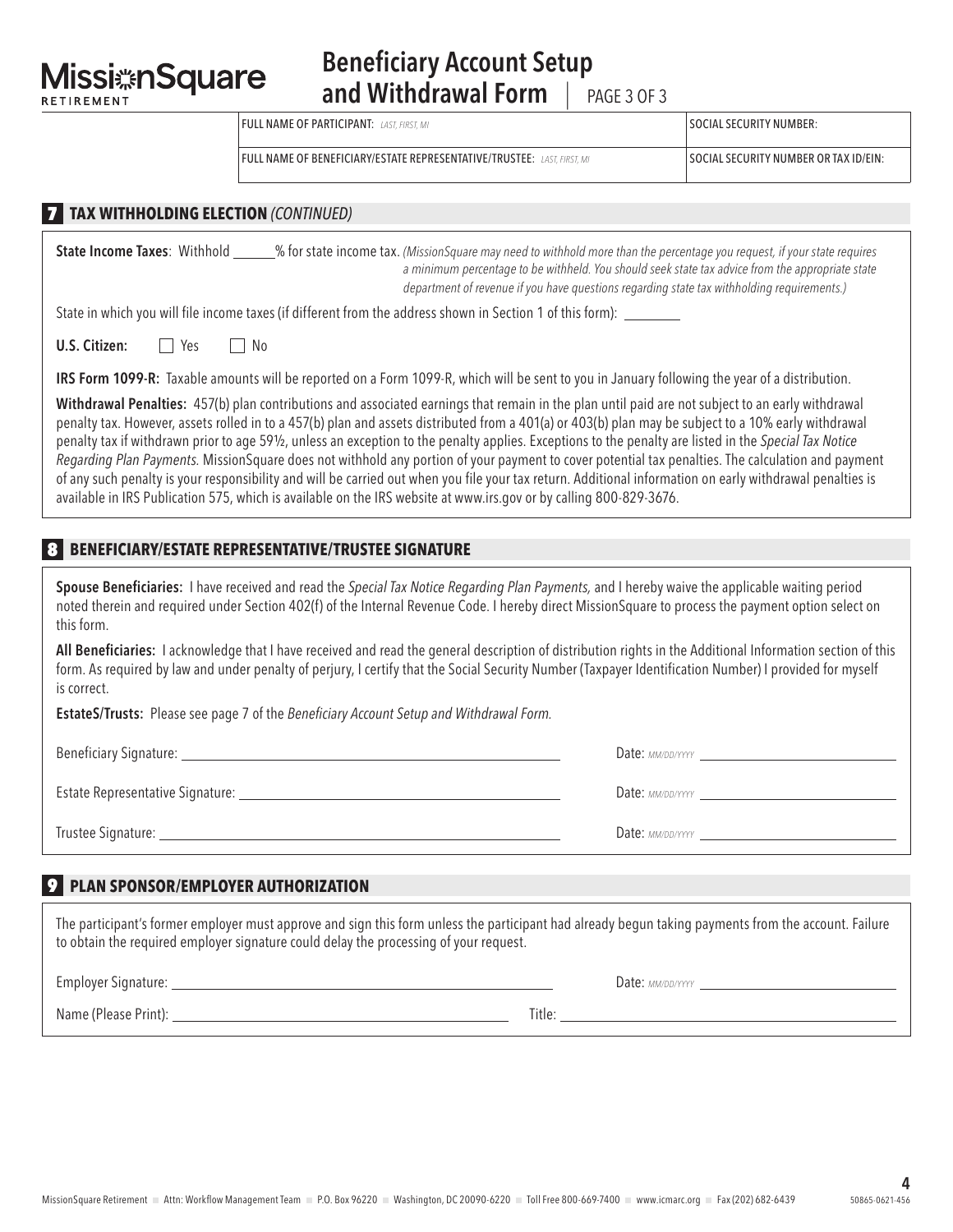**Missi nSquare** RETIREMENT

#### Payment Timing

The requirements for when payments must begin and the maximum time period over which withdrawals can be made are dependent upon the following:

- Is the beneficiary a spouse or non-spouse?
- Did the participant die before or after the date he or she was required to begin taking withdrawals from the account (the "Required Beginning Date" or "RBD")?

#### Spouse Beneficiary Guidelines

Beginning Payment Date — If the participant's death occurred *before* the RBD, payments to a spouse beneficiary must begin by December 31 of the year following the participant's death, or December 31 of the year the participant would have been 72, *whichever is later.* If the participant's death occurred on or *after* the RBD, payments must begin by December 31 of the year following the year of the participant's death.

If payments do not begin within the timeframes noted above, the IRS requires a spouse beneficiary to withdraw all funds from the account by the year containing the fifth anniversary of the participant's death.

Maximum Withdrawal Period — A spouse beneficiary can request payments over a period equal to his/her single life expectancy. If the participant's death occurred on or after the RBD, the payment period can be extended over a period equal to either the decedent's single life expectancy or the spouse beneficiary's single life expectancy, *whichever is longer.*

#### Non-Spouse Beneficiary Guidelines

Beginning Payment Date - Payments to a non-spouse beneficiary must begin by December 31 of the year following the participant's death. If payments do not begin within this time, the IRS requires a non-spouse beneficiary to withdraw all funds from the account by the year containing the fifth anniversary of the participant's death.

Maximum Withdrawal Period — A non-spouse beneficiary can request payments over a period equal to his/her single life expectancy. If the participant's death occurred on or after the RBD, the payment period can be extended over a period equal to either the decedent's single life expectancy or the beneficiary's single life expectancy, whichever is longer.

#### Non-Individual Guidelines

Beginning Payment Date — Payments to a non-individual (e.g., trust, estate) beneficiary must begin by December 31 of the year following the participant's death. If payments do not begin by this time, the IRS requires the entire account to be depleted by the year containing the fifth anniversary of the participant's death.

Maximum Withdrawal Period — If the participant's death occurred *before* the RBD, payments to a non-individual beneficiary must be complete by the year containing the fifth anniversary of the participant's death. If the participant's death occurred on or *after* the RBD, a non-individual

can request payments over a period equal to the decedent's single life expectancy.

#### Changing Your Payment Schedule

You can change your payment schedule at any time, before or after payments begin. If you wish to change your schedule, complete and return the *Payment Schedule Change Form,* available online at www.icmarc.org/forms.

#### Life Expectancy Information

Life expectancy tables can be found in Appendix C of IRS Publication 590, available online at www.irs.gov. According to IRS regulations, life expectancies cannot be recalculated each year for non-spouse beneficiaries. Instead, the applicable life expectancy is fixed in the first distribution year and is reduced by one for each subsequent year.

#### The "Five-Year Rule"

This rule provides some flexibility to beneficiaries who are required to withdraw the entire account balance by December 31 of the year containing the fifth anniversary of the participant's death. In these situations, the beneficiary is not required to withdraw an equal amount each year, as long as the entire balance is withdrawn by the required deadline.

#### Roll-Ins

Before you decide on a roll-in, be aware that retaining your assets in a beneficiary account with MissionSquare may be beneficial to you. If you wish to request a direct roll-in of the inherited amounts to an IRA or employer sponsored plan (if eligible), please contact MissionSquare for more information.

#### Taxation and Withholding Requirements

The information in this section is intended to summarize the tax withholding rules that apply to distributions from your plan. Please review the *Special Tax Notice Regarding Plan Payments* for additional information regarding tax withholding and your ability to roll in assets to another eligible plan.

Pre-tax contributions and associated earnings will be taxable in the year of the distribution. The earnings portion of a distribution of Roth assets, if applicable, may also be taxable (See the "Roth Assets" Section for more information). Taxable amounts will be reported on a Form 1099-R, which you will receive in January following the year of the distribution, and will need to be included in your gross income when you file your taxes.

MissionSquare will withhold taxes according to the instructions you provide in Section 7 of the form, unless additional withholding is required by law.

#### Federal Tax Withholding

The Internal Revenue Code requires a mandatory 20% federal income tax withholding be applied to any withdrawal that qualifies as an eligible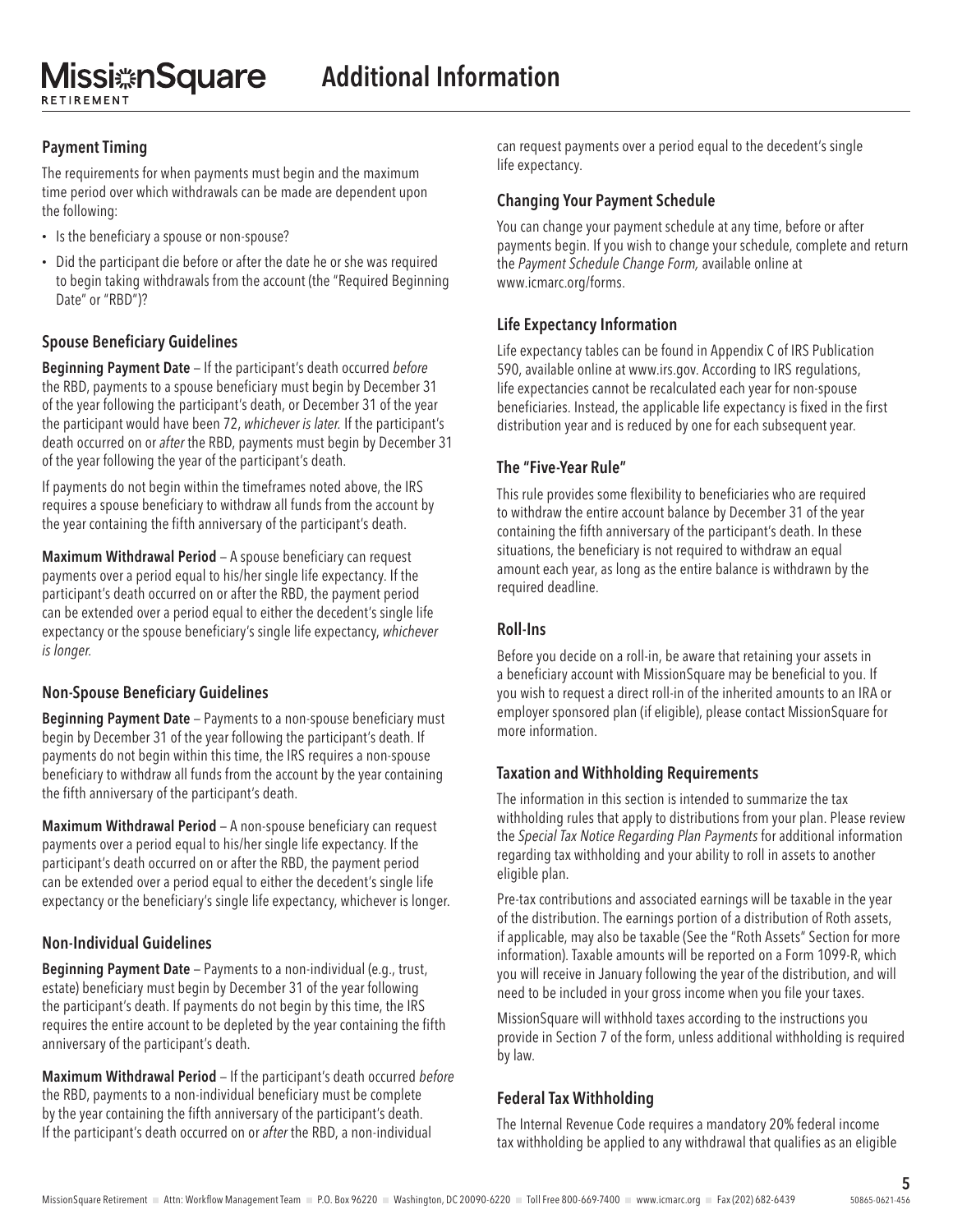roll-in distribution, unless the payment is transferred directly to another eligible plan.

Non U.S. Citizens: Generally, nonresident aliens (individuals who are not U.S. citizens and residing outside of the United States) are subject to 30% federal tax withholding. A reduced rate, including exemption, may apply if there is a tax treaty between your country of residence and the United States.

#### State Tax Withholding

Several states have mandatory tax withholding requirements. MissionSquare automatically withholds taxes for states which require withholding from retirement plan withdrawals and will honor requests for withholding in other states. Income taxation of payments from retirement plans varies from state-to-state. You should seek state tax advice from the appropriate state department of revenue if you have questions regarding state tax withholding requirements.

You are ultimately responsible for the payment of applicable federal and state income taxes on the distributions you receive.

#### Roth Assets

If the participant made Roth contributions to the account, you should give careful consideration to how you withdraw the Roth assets (contributions and associated earnings). Non-Roth assets will be distributed prior to any Roth assets, unless you contact MissionSquare and request in writing that Roth assets be distributed first.

#### Qualified "Tax-Free" Distributions

Distributions of Roth assets are tax-free if five years has passed since January 1 of the year of the participant's first Roth contribution (including roll-ins). If the five year requirement is not met, the earnings portion of the distribution will be taxable as income.

#### Withdrawal Penalties

Failure to withdraw the required amounts within the timeframes specified in this packet will result in IRS penalty taxes equal to 50% of the amount that was not withdrawn from the account within the required timeframe.

In order to avoid any potential tax penalties, beneficiaries should notify MissionSquare of the participant's death as soon as possible.

## SPECIAL CIRCUMSTANCES

#### No Designated Beneficiary

In the event that no beneficiary was designated:

- 401 Plan The participant's spouse (if applicable) is the beneficiary for the account. If the participant was not married, his or her estate is the beneficiary.
- 457 Plan The participant's estate is the beneficiary for the account.
- 403(b) The participant's spouse (if applicable) is the beneficiary for the account. If none, his spouse, or

If none, his children and descendent of his deceased children, per stirpes, or

If none, his parents, equally if both living, or

If none, the duly appointed executor or administrator of his estate, or If none, the next of kin entitled to inherit under the laws of his domicile at the time of his death.

#### Multiple Beneficiaries

If the participant named multiple beneficiaries for the account, each beneficiary must submit a separate *Beneficiary Account Setup and Withdrawal Form.*

#### Estate/Trust Beneficiaries

If there are multiple named representatives/trustees for the estate or trust, each named representative/trustee must sign their name in Section 8 of the *Beneficiary Account Setup and Withdrawal Form.* If additional space is needed, please provide and submit a separate piece of paper with all listed representatives/trusted and their signatures, along with the Beneficiary Account Setup and Withdrawal application. This separate piece paper must be also be notarized by a notary public.

#### Trust Beneficiary

In order for a trust to be treated as a beneficiary:

- The trust must be valid under state law
- The trust must be irrevocable or become irrevocable upon the participant's death
- The beneficiaries of the trust must be clearly identifiable
- The plan administrator must receive either a copy of the trust instrument or qualifying documentation of the trust beneficiaries in a timely manner (by the end of the year following the year of the participant's death)

If the above requirements are met, the oldest qualified beneficiary of the trust will be treated as the beneficiary of the account for purposes of determining life expectancy payments.

Benefit payments will be made payable to the trust. If the above requirements are not met, the beneficiary(ies) of the trust will not be treated as having been designated as beneficiary by the participant. Instead, the trust itself will be treated as the beneficiary, and a lump sum payment will be made payable to the trust. Please consult your legal or financial advisor for information about the rules regarding trust beneficiaries.

#### Minor Child Beneficiary (under 18)

Please include a copy of the document authorizing you to act on the beneficiary's behalf. MissionSquare is required to send payments to the minor's guardian.

#### Deceased Beneficiary

Payment to beneficiaries will be made according to the rules of succession. If a designated beneficiary predeceases the participant, the deceased beneficiary's benefit is disregarded when distributing the account to any remaining beneficiaries (100% of the account will be paid to any primary beneficiaries who are still living). If all primary beneficiaries predecease the participant, the account will be distributed to the contingent beneficiaries (if any) named by the participant.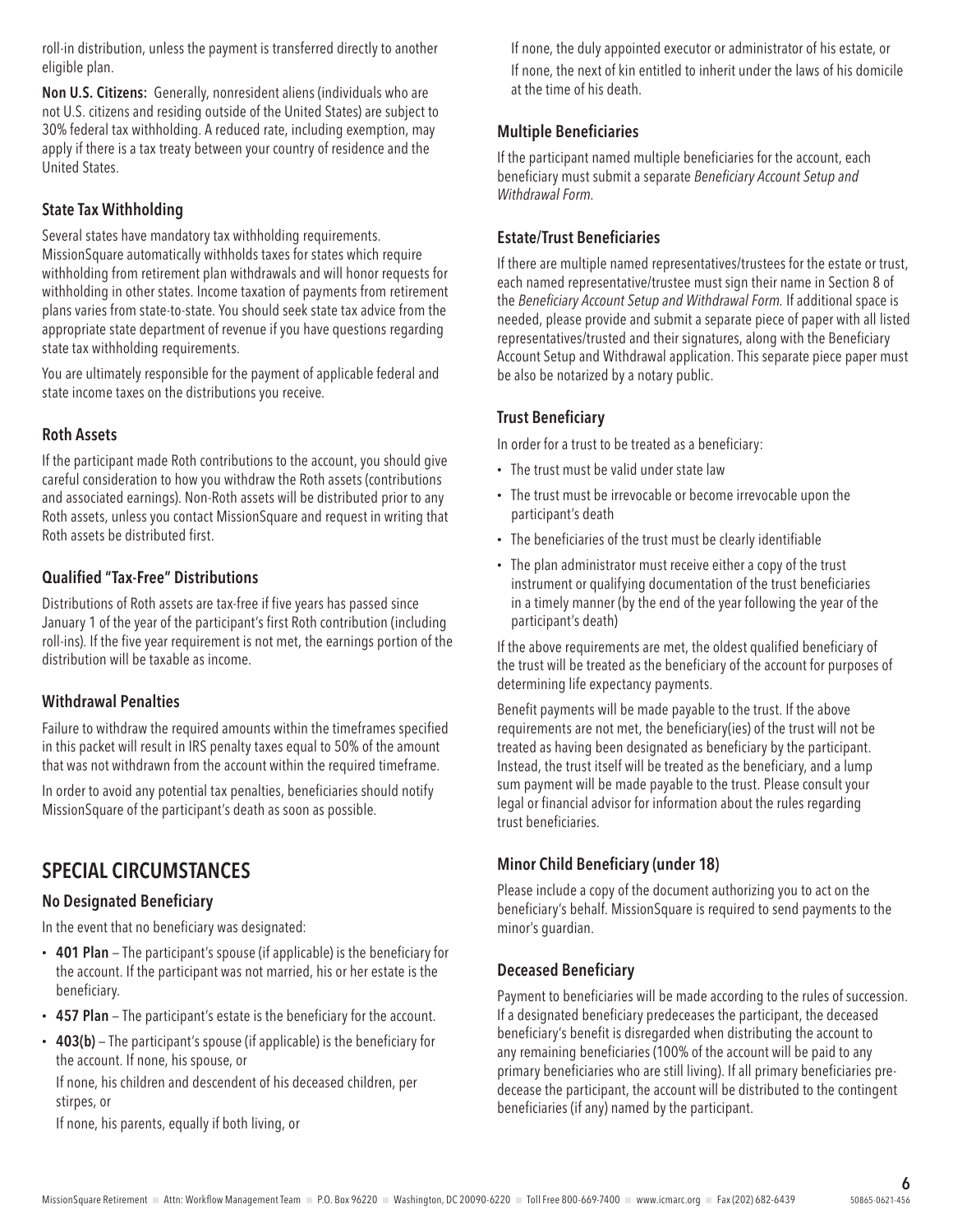#### Beneficiary Account Holder Dies

If you die before the entire balance of your beneficiary account has been distributed, any remaining balance in the account will be paid to your estate in a lump sum. Or, if permitted by the plan, you may designate one or more beneficiaries to receive the remaining balance. Check with MissionSquare for more information on the availability of this option.

#### Community Property States

If a participant residing in a community property state designates a nonspouse beneficiary to receive a percentage of his or her account that is

greater than the participant's separate property, the spouse may have a right under state law to obtain a court order invalidating the beneficiary designation (or at least as much of it as would leave the spouse with less than the portion of the account that is community property). Nevertheless, the plan administrator can approve payment to the beneficiaries on record until it receives a court order restraining payment or a written notice that the spouse is asserting his or her rights.

Please review the *Special Tax Notice Regarding Plan Payments* for additional information regarding taxation and withholding requirements.

## SUMMARY OF BENEFICIARY PAYMENT OPTIONS

|                                                                                                                                                                                                              | Death On or After the Required Beginning Date (RBD)*<br>participant's death will be paid before beneficiary payments begin.                                                                                                                        | Note: Any IRS Required Minimum Distributions due in the year of the                                                                                                                                                                                                                                                                                                                   | Death Before the Required Beginning Date (RBD)*                                                                                                                                                                                                                                 |                                                                                                                                                                                                                                                                                                                                                                                                               |  |
|--------------------------------------------------------------------------------------------------------------------------------------------------------------------------------------------------------------|----------------------------------------------------------------------------------------------------------------------------------------------------------------------------------------------------------------------------------------------------|---------------------------------------------------------------------------------------------------------------------------------------------------------------------------------------------------------------------------------------------------------------------------------------------------------------------------------------------------------------------------------------|---------------------------------------------------------------------------------------------------------------------------------------------------------------------------------------------------------------------------------------------------------------------------------|---------------------------------------------------------------------------------------------------------------------------------------------------------------------------------------------------------------------------------------------------------------------------------------------------------------------------------------------------------------------------------------------------------------|--|
| <b>Payment Option</b>                                                                                                                                                                                        | Available to<br><b>Surviving Spouse?</b>                                                                                                                                                                                                           | Available to<br>Non-Spouse, Trust, or Estate?                                                                                                                                                                                                                                                                                                                                         | Available to<br><b>Surviving Spouse?</b>                                                                                                                                                                                                                                        | Available to<br>Non-Spouse, Trust, or Estate?<br>YES<br>Payments cannot last longer<br>than the beneficiary's single life<br>expectancy. <sup>1</sup><br>Payments to non-individuals<br>must be complete by the year<br>containing the fifth anniversary<br>of the participant's death.                                                                                                                       |  |
| <b>Begin Payments Now</b><br>• Continue participant's<br>periodic payments<br>• Start a new periodic<br>payment schedule<br>• Partial lump sum now<br>followed by periodic<br>payments<br>• IRS RMD payments | <b>YES</b><br>Periodic payments cannot last<br>longer than the decedent's or<br>the beneficiary's remaining<br>single life expectancy, <sup>1</sup><br>whichever is longer.                                                                        | <b>YES</b><br>Payments cannot last longer<br>than the decedent's or the<br>beneficiary's single life<br>expectancy, <sup>1</sup> whichever is longer.<br>Payments to non-individuals<br>cannot last longer than the single<br>life expectancy <sup>1</sup> of the decedent.                                                                                                           | YES<br>Payments cannot last longer<br>than the beneficiary's single life<br>expectancy. <sup>1</sup>                                                                                                                                                                            |                                                                                                                                                                                                                                                                                                                                                                                                               |  |
| <b>Begin Payments Later</b><br>• Deferred lump sum<br>• Deferred periodic<br>payments<br>• Partial lump sum now<br>followed by deferred<br>periodic payments<br>• IRS RMD payments                           | YES<br>Periodic payments cannot last<br>longer than the decedent's<br>or the beneficiary's single<br>life expectancy <sup>1</sup> , whichever is<br>longer.<br>Payments must start by<br>December 31 of the year after<br>the participant's death. | YES<br>Payments cannot last longer<br>than the decedent's or the<br>beneficiary's single life single<br>expectancy, <sup>1</sup> whichever is longer.<br>Payments to non-qualified trusts<br>or estates cannot last longer than<br>the single life expectancy <sup>1</sup> of the<br>decedent.<br>Payments must start by<br>December 31 of the year after the<br>participant's death. | YES<br>Payments cannot last longer<br>than the beneficiary's single life<br>expectancy. <sup>1</sup><br>Payments must begin by the<br>later of December 31 of the<br>year after the participant's<br>death or December 31 of the<br>year the participant would have<br>been 72. | YES<br>Payments cannot last<br>longer than the beneficiary's<br>single life expectancy. <sup>1</sup><br>Payments to non-qualified<br>trusts or estates must be<br>complete by the year containing<br>the fifth anniversary of the<br>participant's death.<br>Life expectancy payments<br>must start by December 31 of<br>the year after the participant's<br>death; otherwise, the five year<br>rule applies. |  |
| <b>Rollover to an IRA</b>                                                                                                                                                                                    | YES                                                                                                                                                                                                                                                | YES                                                                                                                                                                                                                                                                                                                                                                                   | YES                                                                                                                                                                                                                                                                             | YES                                                                                                                                                                                                                                                                                                                                                                                                           |  |
| Rollover to Employer's<br><b>Retirement Plan</b>                                                                                                                                                             | YES                                                                                                                                                                                                                                                | N <sub>O</sub>                                                                                                                                                                                                                                                                                                                                                                        | YES                                                                                                                                                                                                                                                                             | N <sub>O</sub>                                                                                                                                                                                                                                                                                                                                                                                                |  |
| 100% Lump Sum Payment                                                                                                                                                                                        | YES                                                                                                                                                                                                                                                | YES                                                                                                                                                                                                                                                                                                                                                                                   | YES                                                                                                                                                                                                                                                                             | YES                                                                                                                                                                                                                                                                                                                                                                                                           |  |

<sup>1</sup>Life expectancies can be found in Appendix C of IRS Publication 590. IRS Publications are available for download on www.irs.gov. According to IRS regulations, life expectancies *cannot be recalculated each year for non-spousal beneficiaries. Instead, the applicable life expectancy is fixed in the first distribution year and is reduced by one for each subsequent year.*

*\*See page 4 for a description of the Required Beginning Date (RBD).*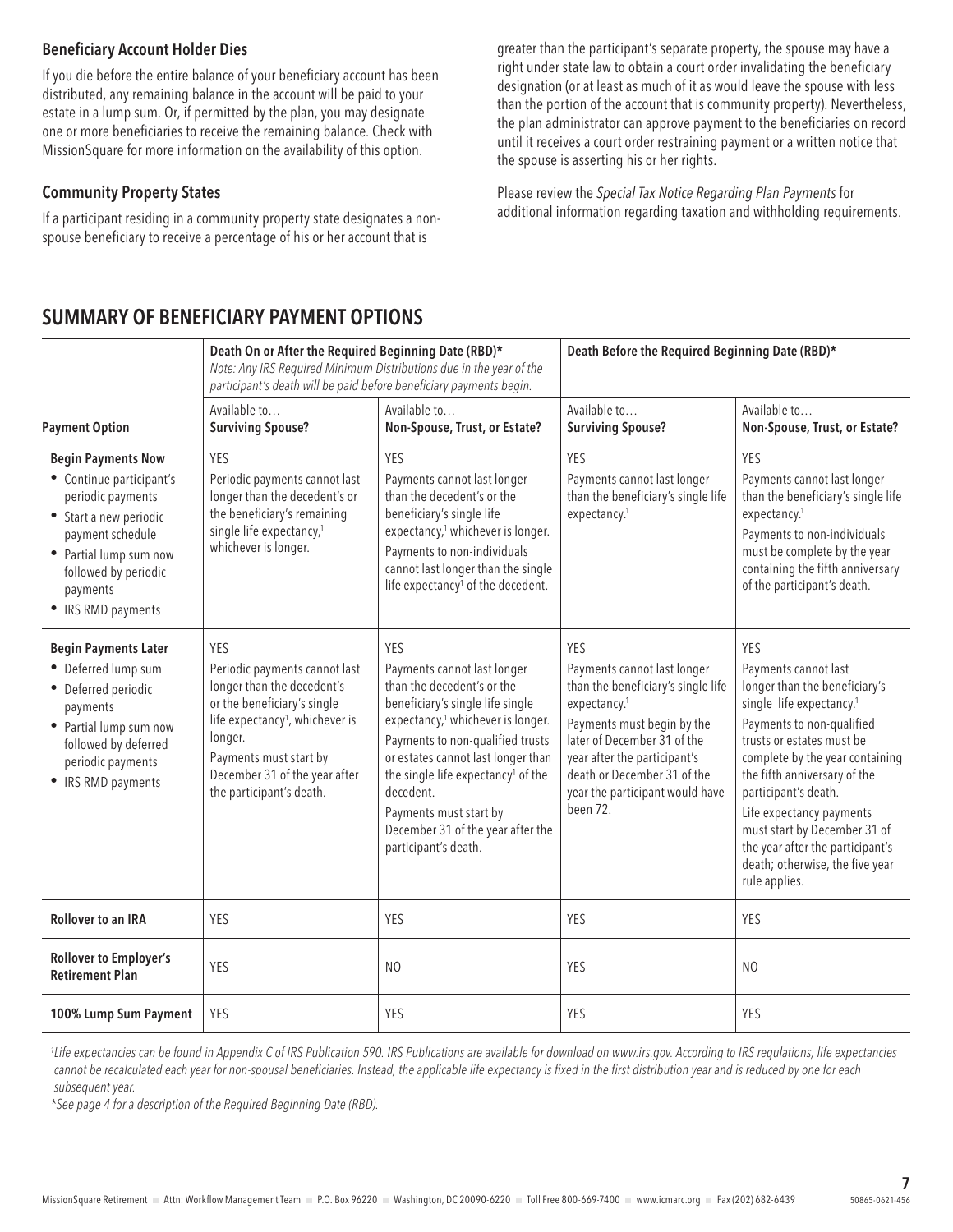# Missi KnSquare

#### SUMMARY DESCRIPTION

This publication provides a summary of the rules governing the distribution options available to beneficiaries who inherit assets in a MissionSquare 457 or 401 plan account. The actual rules governing your benefits are contained in state retirement laws and the federal tax code. This publication is a summary, written in less legalistic terms. It is not a complete description of the law. If there are any conflicts between what is written in this publication and what is contained in the law, the applicable law will govern.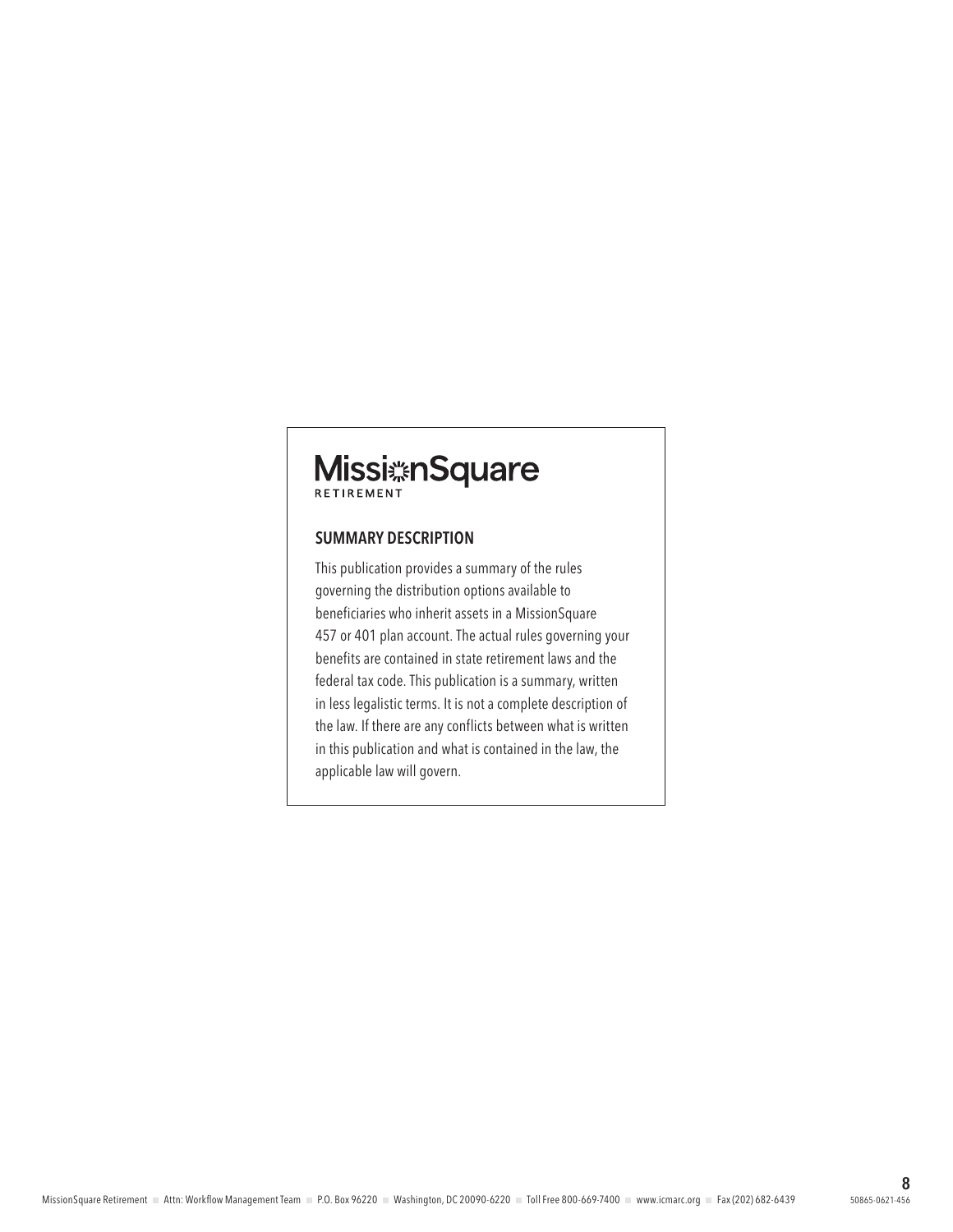RETIREMENT

This notice applies to distributions from 401(a), 401(k), 403(b), and 457(b) plans with MissionSquare Retirement, including distributions from Roth and non-Roth accounts in the plans.

## ROLL-IN OPTIONS AVAILABLE

**Missi**#nSquare

You are receiving this notice because all or a portion of a payment you are receiving from your account is eligible to be rolled into an IRA or an employer plan. This notice is intended to help you decide whether to do such a roll-in. Please review and consider the information in the notice before you begin withdrawing funds from your account with MissionSquare.

Rules that apply to most payments from a plan are described in the "General Information About Roll-Ins" section. Special rules that only apply in certain circumstances are described in the "Special Rules and Options" section.

## GENERAL INFORMATION ABOUT ROLL-INS

#### How can a roll-in affect my taxes?

- ▶ Non-Roth Assets You will be taxed on a payment from the Plan if you do not roll it over. If you are under age 59½ and do not do a rollover, you will also have to pay a 10% additional income tax on early distributions (generally, distributions made before age 59½), unless an exception applies. However, if you do a roll-in, you will not have to pay tax until you receive payments later and the 10% additional income tax will not apply if those payments are made after you are age 59½ (or if an exception to the 10% additional income tax applies).
- ▶ Roth Assets After-tax contributions included in a payment from a designated Roth account are not taxed, but earnings might be taxed. The tax treatment of earnings included in the payment depends on whether the payment is a qualified distribution. If a payment is only part of your designated Roth account, the payment will include an allocable portion of the earnings in your designated Roth account.

If the payment from the Plan is not a qualified distribution and you do not do a rollover to a Roth IRA or a designated Roth account in an employer plan, you will be taxed on the portion of the payment that is earnings. If you are under age 59½, a 10% additional income tax on early distributions (generally, distributions made before age 59½) will also apply to the earnings (unless an exception applies). However, if you do a roll-in, you will not have to pay taxes currently on the earnings and you will not have to pay taxes later on payments that are qualified distributions.

If the payment from the Plan is a qualified distribution, you will not be taxed on any part of the payment even if you do not do a roll-in. If you do a roll-in, you will not be taxed on the amount you roll in and any earnings on the amount you roll in will not be taxed if paid later in a qualified distribution.

A qualified distribution from a designated Roth account in the Plan is a payment made after you are age 59½ (or after your death or disability) and after you have had a designated Roth account in the Plan for at least 5 years. In applying the 5-year rule, you count from January 1 of the year your first contribution was made to the designated Roth account. However, if you did a direct roll-in to a designated Roth account in the Plan from a designated Roth account in another employer plan, your participation will count from January 1 of the year your first contribution was made to the designated Roth account in the Plan or, if earlier, to the designated Roth account in the other employer plan.

#### What types of retirement accounts and plans may accept my roll-in?

- ▶ Non-Roth Assets You may roll in the payment to either an IRA (an individual retirement account or individual retirement annuity) or an employer plan (a tax-qualified plan, section 403(b) plan, or governmental section 457(b) plan) that will accept the roll-in. The rules of the IRA or employer plan that holds the roll-in will determine your investment options, fees, and rights to payment from the IRA or employer plan (for example, IRAs are not subject to spousal consent rules and IRAs may not provide loans). Further, the amount rolled in will become subject to the tax rules that apply to the IRA or employer plan.
- ▶ Roth Assets You may roll in the payment to either a Roth IRA (a Roth individual retirement account or Roth individual retirement annuity) or a designated Roth account in an employer plan that will accept the roll-in (a tax-qualified plan, section 403(b) plan, or governmental section 457 plan). The rules of the Roth IRA or employer plan that holds the roll-in will determine your investment options, fees, and rights to payment from the Roth IRA or employer plan (for example, Roth IRAs are not subject to spousal consent rules and Roth IRAs may not provide loans). Further, the amount rolled in will become subject to the tax rules that apply to the Roth IRA or the designated Roth account in the employer plan. In general, these tax rules are similar to those described elsewhere in this notice, but differences include:
	- If you do a roll-in to a Roth IRA, all of your Roth IRAs will be considered for purposes of determining whether you have satisfied the 5-year rule (counting from January 1 of the year for which your first contribution was made to any of your Roth IRAs).
	- If you do a roll-in to a Roth IRA, you will not be required to take a distribution from the Roth IRA during your lifetime and you must keep track of the aggregate amount of the after-tax contributions in all of your Roth IRAs (in order to determine your taxable income for later Roth IRA payments that are not qualified distributions).
	- Eligible roll-in distributions from a Roth IRA can only be rolled in to another Roth IRA.

#### How do I do a roll-in?

There are two ways to do a roll-in. You can do either a direct roll-in or a 60-day roll-in.

If you do a direct roll-in, the Plan will make the payment directly to your IRA or an employer plan. You should contact the IRA sponsor or the administrator of the employer plan for information on how to do a direct roll-in.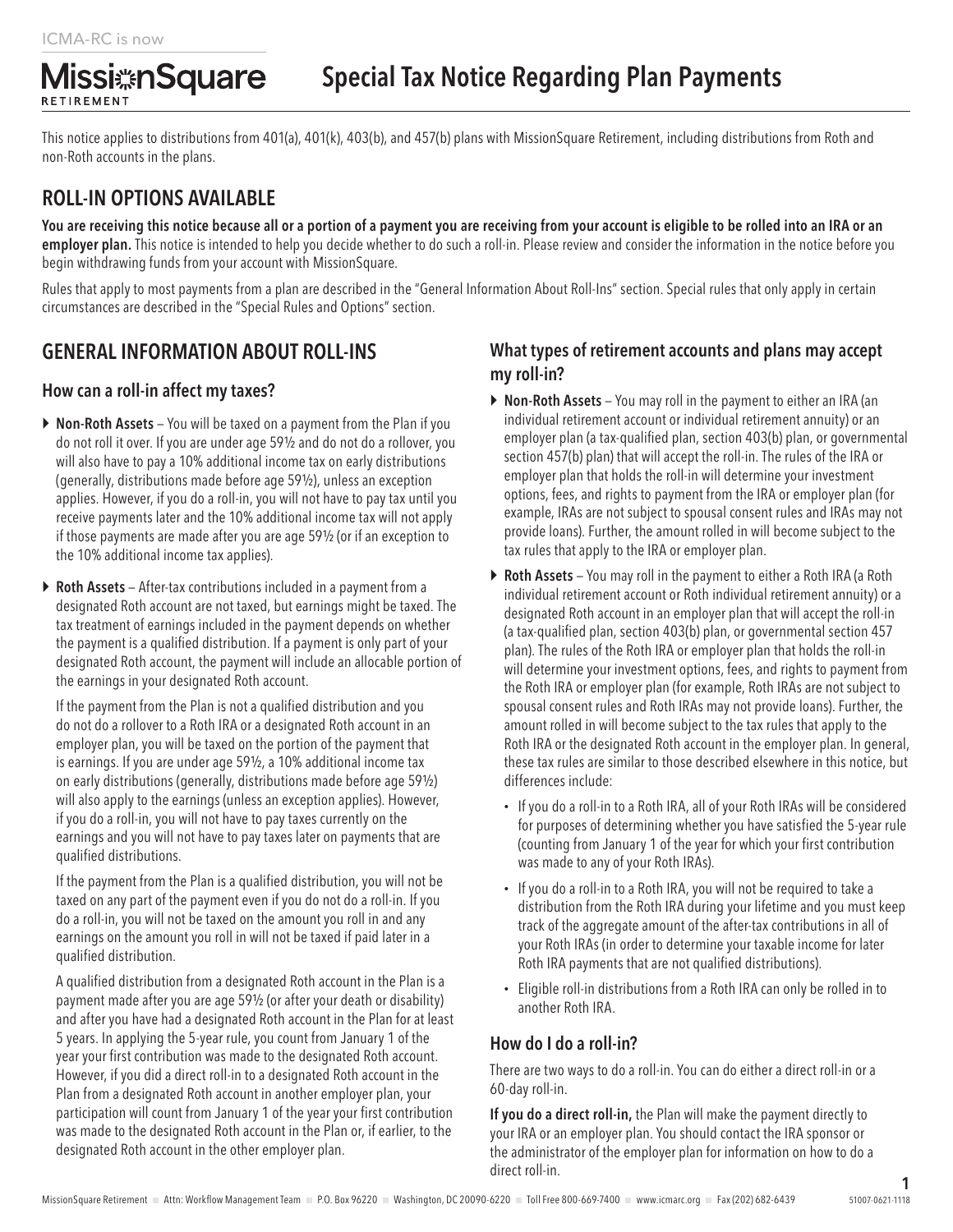#### If you do not do a direct roll-in,

- ▶ Non-Roth Assets You may still do a roll-in by making a deposit into an IRA or eligible employer plan that will accept it. Generally, you will have 60 days after you receive the payment to make the deposit. If you do not do a direct roll-in, the Plan is required to withhold 20% of the payment for federal income taxes (up to the amount of cash and property received). This means that, in order to roll in the entire payment in a 60-day roll-in, you must use other funds to make up for the 20% withheld. If you do not roll in the entire amount of the payment, the portion not rolled in will be taxed and will be subject to the 10% additional income tax on early distributions if you are under age 59½ (unless an exception applies).
- $\triangleright$  Roth Assets You may still do a roll-in by making a deposit (generally within 60 days) into a Roth IRA, whether the payment is a qualified or nonqualified distribution. In addition, you can do a roll-in by making a deposit within 60 days into a designated Roth account in an employer plan if the payment is a nonqualified distribution and the roll-in does not exceed the amount of the earnings in the payment. You cannot do a 60-day roll-in to an employer plan of any part of a qualified distribution. If you receive a distribution that is a nonqualified distribution and you do not roll in an amount at least equal to the earnings allocable to the distribution, you will be taxed on the amount of those earnings not rolled in, including the 10% additional income tax on early distributions if you are under age 59½ (unless an exception applies).

If you do a direct roll-in of only a portion of the amount paid from the Plan and a portion is paid to you at the same time, the portion directly rolled in consists first of earnings.

If you do not do a direct roll-in and the payment is not a qualified distribution, the Plan is required to withhold 20% of the earnings for federal income taxes (up to the amount of cash and property received). This means that, in order to roll in the entire payment in a 60-day rollover to a Roth IRA, you must use other funds to make up for the 20% withheld.

#### How much may I roll in?

If you wish to do a roll-in, you may roll in all or part of the amount eligible for roll-in. Any payment from the Plan is eligible for roll-in, except:

- Certain payments spread over a period of at least 10 years or over your life or life expectancy (or the joint lives or joint life expectancies of you and your beneficiary);
- Required minimum distributions after age 70½ (if you were born before July 1, 1949) or after age 72 (if you were born after June 30, 1949) or after death;
- Hardship distributions;
- Corrective distributions of contributions that exceed tax law limitations;
- Loans treated as deemed distributions (for example, loans in default due to missed payments before your employment ends);
- Cost of life insurance paid by the Plan;
- Payments of certain automatic enrollment contributions that you request to withdraw within 90 days of your first contribution;
- Amounts treated as distributed because of a prohibited allocation of S corporation stock under an ESOP (also, there generally will be adverse tax consequences if you roll over a distribution of S corporation stock to an IRA); and
- Distributions of certain premiums for health and accident insurance.

MissionSquare can tell you what portion of a payment is eligible for roll-in.

### If I don't do a roll-in, will I have to pay the 10% additional income tax on early distributions?

- $\triangleright$  Non-Roth Assets If you are under age 59½, you will have to pay the 10% additional income tax on early distributions for any payment from the Plan (including amounts withheld for income tax) that you do not roll in, unless one of the exceptions listed below applies. This tax applies to the part of the distribution that you must include in income and is in addition to the regular income tax on the payment not rolled in.
- $\triangleright$  Roth Assets If a payment is not a qualified distribution and you are under age 59½, you will have to pay the 10% additional income tax on early distributions with respect to the earnings allocated to the payment that you do not roll in (including amounts withheld for income tax), unless one of the exceptions listed below applies. This tax is in addition to the regular income tax on earnings not rolled in.

The 10% additional income tax does not apply to the following payments from the Plan:

- Payments made after you separate from service if you will be at least age 55 in the year of the separation;
- Payments that start after you separate from service if paid at least annually in equal or close to equal amounts over your life or life expectancy (or the joint lives or joint life expectancies of you and your beneficiary);
- Payments from a governmental plan made after you separate from service if you are a qualified public safety employee and you will be at least age 50 in the year of the separation;
- Payments of up to \$5,000 made to you within one year after the birth or adoption of a child;
- Payments made due to disability;
- Payments after your death;
- Payments of ESOP dividends;
- Corrective distributions of contributions that exceed tax law limitations;
- Cost of life insurance paid by the Plan;
- Payments made directly to the government to satisfy a federal tax levy;
- Payments made under a qualified domestic relations order (QDRO);
- Payments of up to \$5,000 made to you from a defined contribution plan if the payment is a qualified birth or adoption distribution;
- Payments up to the amount of your deductible medical expenses (without regard to whether you itemize deductions for the taxable year);
- Certain payments made while you are on active duty if you were a member of a reserve component called to duty after September 11, 2001 for more than 179 days;
- Payments of certain automatic enrollment contributions that you request to withdraw within 90 days of your first contribution;
- Payments excepted from the additional income tax by federal legislation relating to certain emergencies and disasters; and
- Phased retirement payments made to federal employees.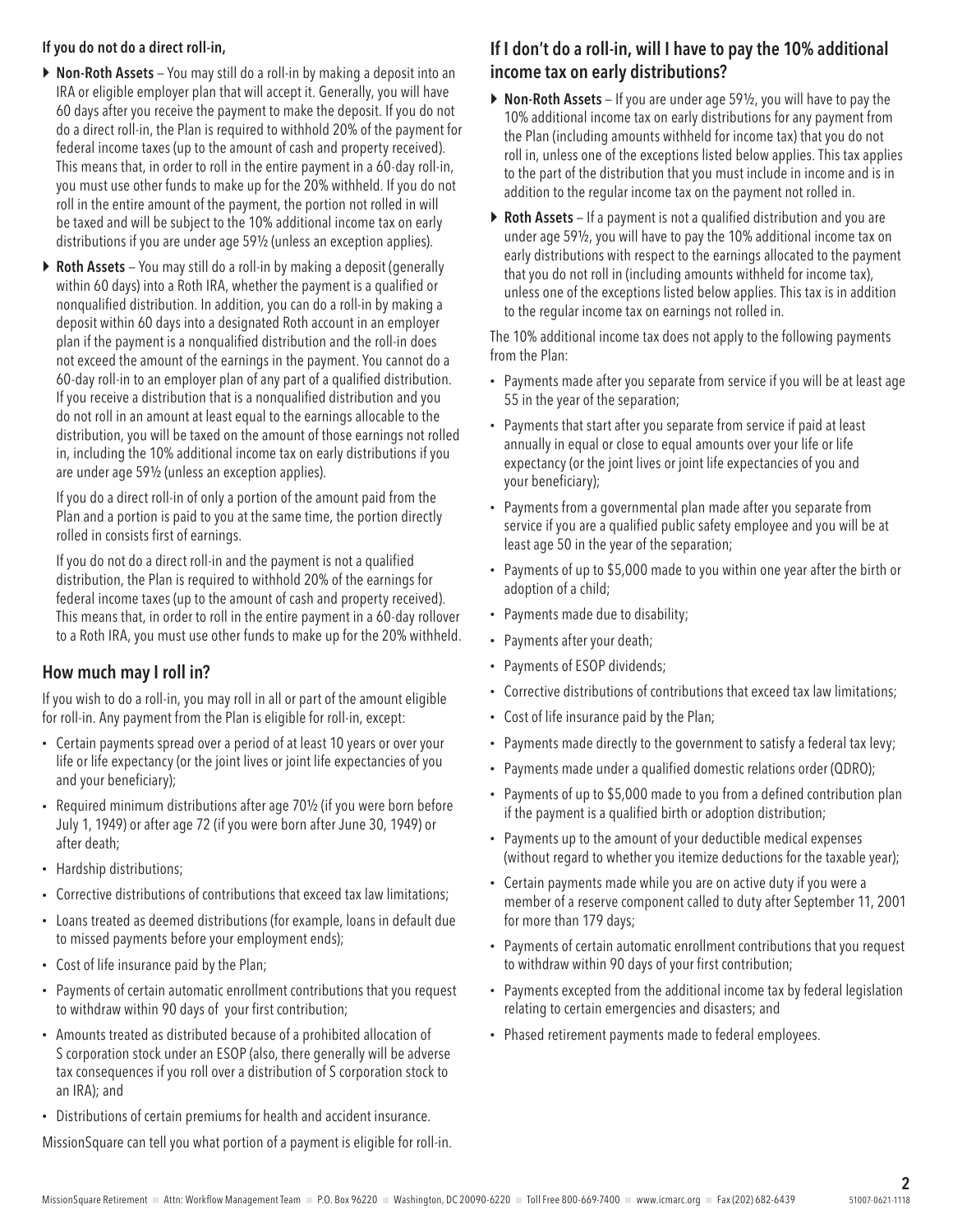#### If I do a roll-in to a traditional IRA or Roth IRA, will the 10% additional income tax apply to early distributions from the IRA?

- $\triangleright$  Non-Roth Assets If you receive a payment from an IRA when you are under age 59½, you will have to pay the 10% additional income tax on early distributions on the part of the distribution that you must include in income, unless an exception applies.
- $\triangleright$  Roth Assets If you receive a payment from a Roth IRA when you are under age 59½, you will have to pay the 10% additional income tax on early distributions on the earnings paid from the Roth IRA, unless an exception applies or the payment is a qualified distribution.

In general, the exceptions to the 10% additional income tax for early distributions from a traditional or Roth IRA are the same as the exceptions listed above for early distributions from a plan. However, there are a few differences for payments from a traditional or Roth IRA, including:

- The exception for payments made after you separate from service if you will be at least age 55 in the year of the separation (or age 50 for qualified public safety employees) does not apply;
- The exception for qualified domestic relations orders (QDROs) does not apply (although a special rule applies under which, as part of a divorce or separation agreement, a tax-free transfer may be made directly to an IRA of a spouse or former spouse);
- The exception for payments made at least annually in equal or close to equal amounts over a specified period applies without regard to whether you have had a separation from service;
- There are additional exemptions that apply for payments from an IRA, including: (1) payments for qualified higher education expenses, (2) payments up to \$10,000 used in a qualified first-time home purchase, and (3) payments for health insurance premiums after you have received unemployment compensation for 12 consecutive weeks (or would have been eligible to receive unemployment compensation but for self-employed status).

#### If your payment is from a governmental section 457(b) plan

If the Plan is a governmental section 457(b) plan, the same rules described elsewhere in this notice generally apply, allowing you to roll in the payment to an IRA or an employer plan that accepts roll-ins. One difference is that you cannot do a roll-in if the payment is due to an "unforeseeable emergency" and the special rules under "If you were born on or before January 1, 1936" do not apply.

- ▶ Non-Roth Assets If the distribution is from non-Roth assets, another difference is that, if you do not do a roll-in, you will not have to pay the 10% additional income tax on early distributions from the Plan even if you are under age 59½ (unless the payment is from a separate account holding roll-in contributions that were made to the Plan from a tax-qualified plan, a section 403(b) plan, or an IRA). However, if you do a roll-in to an IRA or to an employer plan that is not a governmental section 457(b) plan, a later distribution made before age 59½ will be subject to the 10% additional income tax on early distributions (unless an exception applies).
- $\triangleright$  Roth Assets If the distribution is from Roth assets, another difference is that, if you receive a payment that is not a qualified distribution and you do not roll it in, you will not have to pay the 10% additional income tax on early distributions with respect to the earnings allocated to the payment that you do not roll in, even if you are under age 59½ (unless

the payment is from a separate account holding rollover contributions that were made to the Plan from a tax-qualified plan, a section 403(b) plan, or an IRA). However, if you do a roll-in to an IRA or to an employer plan that is not a governmental section 457(b) plan, a later distribution that is not a qualified distribution made before age 59½ will be subject to the 10% additional income tax on earnings allocated to the payment (unless an exception applies).

#### Will I owe State income taxes?

This notice does not address any State or local income tax rules (including withholding rules).

## SPECIAL RULES AND OPTIONS

#### If your payment includes non-Roth after-tax contributions

After-tax contributions included in a payment are not taxed. If you received a partial payment of your total benefit, an allocable portion of your after-tax contributions is included in the payment, so you cannot take a payment of only after-tax contributions. However, if you have pre-1987 after-tax contributions maintained in a separate account, a special rule may apply to determine whether the after tax contributions are included in the payment. In addition, special rules apply when you do a roll-in, as described below.

You may roll in to an IRA a payment that includes after-tax contributions through either a direct rollover or a 60-day roll-in. You must keep track of the aggregate amount of the after-tax contributions in all of your IRAs (in order to determine your taxable income for later payments from the IRAs). If you do a direct roll-in of only a portion of the amount paid from the Plan and at the same time the rest is paid to you, the portion rolled in consists first of the amount that would be taxable if not rolled in. For example, assume you are receiving a distribution of \$12,000, of which \$2,000 is aftertax contributions. In this case, if you directly roll in \$10,000 to an IRA that is not a Roth IRA, no amount is taxable because the \$2,000 amount not rolled in is treated as being after-tax contributions. If you do a direct roll-in of the entire amount paid from the Plan to two or more destinations at the same time, you can choose which destination receives the after-tax contributions.

If you do a 60-day roll-in to an IRA of only a portion of a payment made to you, the portion rolled in consists first of the amount that would be taxable if not rolled in. For example, assume you are receiving a distribution of \$12,000, of which \$2,000 is after-tax contributions, and no part of the distribution is directly rolled in. In this case, if you roll in \$10,000 to an IRA that is not a Roth IRA in a 60-day roll-in, no amount is taxable because the \$2,000 amount not rolled in is treated as being after-tax contributions.

You may roll in to an employer plan all of a payment that includes after-tax contributions, but only through a direct roll-in (and only if the receiving plan separately accounts for after-tax contributions and is not a governmental section 457(b) plan). You can do a 60-day roll-in to an employer plan of part of a payment that includes after-tax contributions, but only up to the amount of the payment that would be taxable if not rolled in.

#### If you miss the 60-day roll-in deadline

Generally, the 60-day roll-in deadline cannot be extended. However, the IRS has the limited authority to waive the deadline under certain extraordinary circumstances, such as when external events prevented you from completing the roll-in by the 60-day roll-in deadline. Under certain circumstances, you may claim eligibility for a waiver of the 60-day roll-in deadline by making a written self-certification. Otherwise, to apply for a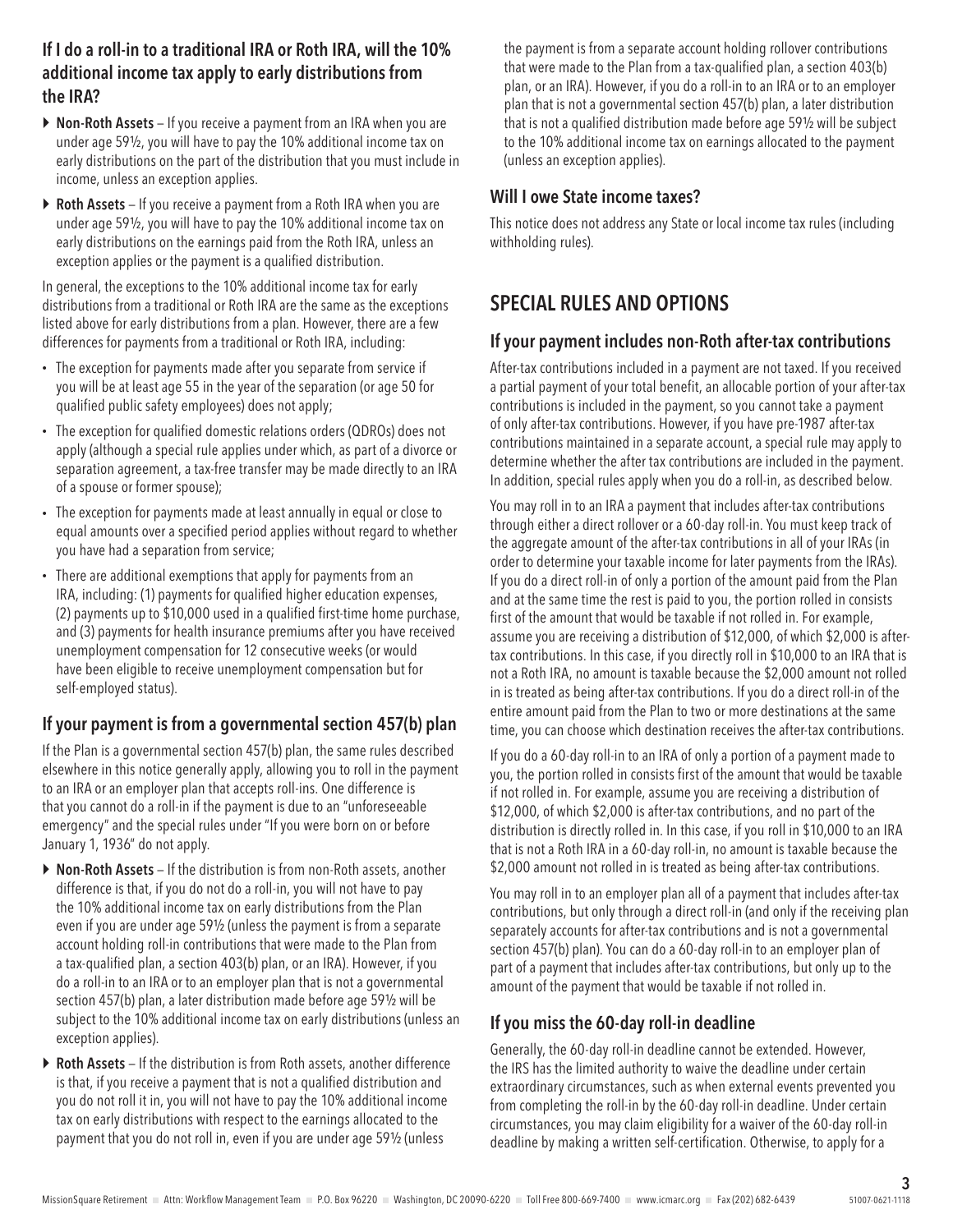waiver from the IRS, you must file a private letter ruling request with the IRS. Private letter ruling requests require the payment of a nonrefundable user fee. For more information, see IRS Publication 590-A, Contributions to Individual Retirement Arrangements (IRAs).

#### If you have an outstanding loan that is being offset

If you have an outstanding loan from the Plan, your Plan benefit may be offset by the outstanding amount of the loan, typically when your employment ends. The offset amount is treated as a distribution to you at the time of the offset. Generally, you may roll over all or any portion of the offset amount.

How long you have to complete the rollover depends on what kind of plan loan offset you have. If you have a qualified plan loan offset, you will have until your tax return due date (including extensions) for the tax year during which the offset occurs to complete your roll-in. A qualified plan loan offset occurs when a plan loan in good standing is offset because your employer plan terminates, or because you sever from employment. If your plan loan offset occurs for any other reason, (such as a failure to make level loan repayments that results in a deemed distribution), then you have 60 days from the date the offset occurs to complete your roll-in.

- ▶ Non-Roth Assets Any offset amount that is not rolled in will be taxed (including the 10% additional income tax on early distributions, unless an exception applies). You may roll in offset amounts to an IRA or an employer plan (if the terms of the employer plan permit the plan to receive plan loan offset rollovers).
- $\triangleright$  Roth Assets If the distribution attributable to the offset is not a qualified distribution and you do not roll in the offset amount, you will be taxed on any earnings included in the distribution (including the 10% additional income tax on early distributions, unless an exception applies). You may roll in the earnings included in the loan offset to a Roth IRA or designated Roth account in an employer plan (if the terms of the employer plan permit the plan to receive plan loan offset roll-ins). You may also roll in the full amount of the offset to a Roth IRA.

## If you were born on or before January 1, 1936

If you were born on or before January 1, 1936 and receive a lump sum distribution that is not a qualified distribution from a designated Roth account and that you do not roll in, special rules for calculating the amount of the tax on the payment (for Roth assets, on any earnings taxed) might apply to you. For more information, see IRS Publication 575, *Pension and Annuity Income.*

#### If you are an eligible retired public safety officer and your payment (including a nonqualified Roth distribution) is used to pay for health coverage or qualified long-term care insurance

If the Plan is a governmental plan, you retired as a public safety officer, and your retirement was by reason of disability or was after normal retirement age, you can exclude from your taxable income Plan payments (including nonqualified Roth distributions) paid directly as premiums to an accident or health plan (or a qualified long-term care insurance contract) that your employer maintains for you, your spouse, or your dependents, up to a maximum of \$3,000 annually. For this purpose, a public safety officer is a law enforcement officer, firefighter, chaplain, or member of a rescue squad or ambulance crew.

## If you roll in your payment of non-Roth assets to a Roth IRA

If you roll in a payment of non-Roth assets from the Plan to a Roth IRA, a special rule applies under which the amount of the payment rolled in (reduced by any after-tax amounts) will be taxed. In general, the 10% additional income tax on early distributions will not apply. However, if you take the amount rolled in out of the Roth IRA within the 5-year period that begins on January 1 of the year of the roll-in, the 10% additional income tax will apply (unless an exception applies).

If you roll in the payment to a Roth IRA, later payments from the Roth IRA that are qualified distributions will not be taxed (including earnings after the roll-in). A qualified distribution from a Roth IRA is a payment made after you are age 59½ (or after your death or disability, or as a qualified first-time homebuyer distribution of up to \$10,000) and after you have had a Roth IRA for at least 5 years. In applying this 5-year rule, you count from January 1 of the year for which your first contribution was made to a Roth IRA. Payments from the Roth IRA that are not qualified distributions will be taxed to the extent of earnings after the roll-in, including the 10% additional income tax on early distributions (unless an exception applies). You do not have to take required minimum distributions from a Roth IRA during your lifetime. For more information, see IRS Publication 590-A, *Contributions to Individual Retirement Arrangements (IRAs),* and IRS Publication 590-B, *Distributions from Individual Retirement Arrangements (IRAs).*

### If you do a roll-in from non-Roth assets to a designated Roth account in the same Plan (in-plan Roth conversion)

You cannot roll in a distribution to a designated Roth account in another employer's plan. However, you can roll the distribution over into a designated Roth account in the distributing plan. If you roll in a payment from the Plan to a designated Roth account in the Plan, the amount of the payment rolled in (reduced by any after-tax amounts directly rolled in) will be taxed. In general, the 10% additional income tax on early distributions will not apply. However, if you take the amount rolled in out of the Roth IRA within the 5-year period that begins on January 1 of the year of the roll-in, the 10% additional income tax will apply (unless an exception applies).

If you roll in the payment to a designated Roth account in the Plan, later payments from the designated Roth account that are qualified distributions will not be taxed (including earnings after the roll-in). A qualified distribution from a designated Roth account is a payment made both after you are age 59½ (or after your death or disability) and after you have had a designated Roth account in the Plan for at least 5 years. In applying this 5-year rule, you count from January 1 of the year your first contribution was made to the designated Roth account. However, if you made a direct roll-in to a designated Roth account in the Plan from a designated Roth account in a plan of another employer, the 5-year period begins on January 1 of the year you made the first contribution to the designated Roth account in the Plan or, if earlier, to the designated Roth account in the plan of the other employer. Payments from the designated Roth account that are not qualified distributions will be taxed to the extent of earnings after the rollin, including the 10% additional income tax on early distributions (unless an exception applies).

## If you are not a Plan participant

Payments after death of the participant. If you receive a distribution after the participant's death that you do not roll in, the distribution generally will be taxed in the same manner described elsewhere in this notice. However, whether the payment is a qualified distribution from a designated Roth account generally depends on when the participant first made a contribution to the designated Roth account in the Plan. Also, the 10%